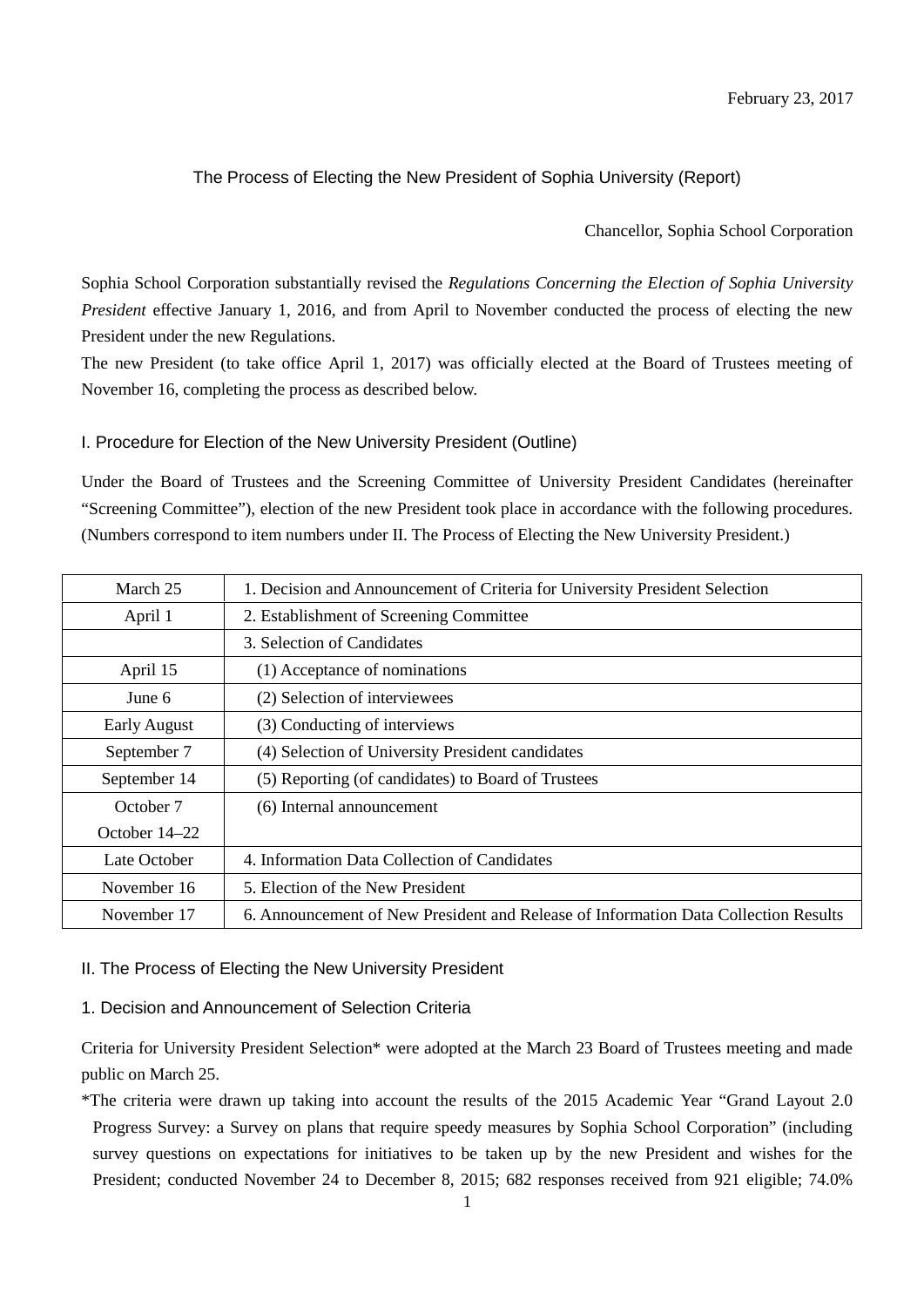response rate).

# 2. Establishment of Screening Committee

The Board of Trustees established a Screening Committee on April 1. The makeup of the Screening Committee was as follows.

|                | Member                       | Name                 | Position/affiliation (as of February 23, 2017)               |  |
|----------------|------------------------------|----------------------|--------------------------------------------------------------|--|
|                | category                     | (honorifics omitted) |                                                              |  |
| 1              |                              | Toshiaki Koso        | Chancellor/Trustee for Jesuit Higher Education               |  |
| $\overline{2}$ |                              | Tsutomu Sakuma       | <b>Trustee for General Affairs</b>                           |  |
| 3              |                              | Tetsuo Sugimoto      | <b>Trustee for Personnel Affairs</b>                         |  |
| 4              |                              | <b>Ichiro Zettsu</b> | <b>Trustee for Financial Affairs</b>                         |  |
| 5              | <b>Trustees</b>              | John Joseph          | Trustee for Global Academic Affairs                          |  |
|                |                              | Puthenkalam          |                                                              |  |
| 6              |                              | Shigeru Ikeo         | Trustee                                                      |  |
| 7              |                              | Kensuke Hotta        | Trustee                                                      |  |
| 8              |                              | Shigeo Sakikawa      | Trustee                                                      |  |
| 9              |                              | Machiko Yamashita    | Trustee                                                      |  |
| 10             | Councilors                   | Haruya Uehara        | Senior Advisor,<br>Mitsubishi UFJ<br>Trust and Banking       |  |
|                |                              |                      | Corporation                                                  |  |
| 11             |                              | Yoshio Kajiyama      | Provincial of the Province of Japan, Society of Jesus        |  |
| 12             |                              | Yoichiro Ohashi      | Professor, Department of Philosophy, Faculty of Humanities   |  |
| 13             |                              | Misako Ogino         | Professor, Department of Psychology, Faculty of Human        |  |
|                |                              |                      | Sciences                                                     |  |
| 14             |                              | Shigeru Nishizawa    | Professor, Department of Management, Faculty of Economics    |  |
|                | Full-time faculty<br>members | Takanori Togo        | Professor, Department of English Studies, Faculty of Foreign |  |
| 15             |                              |                      | <b>Studies</b>                                               |  |
|                |                              | Masatsugu            | Professor, Department of Global Studies, Faculty of Global   |  |
| 16             |                              | Shimokawa            | <b>Studies</b>                                               |  |
| 17             |                              | Takashi Irohara      | Professor, Department of Information and Communication       |  |
|                |                              |                      | Sciences, Faculty of Science and Technology                  |  |
|                | Full-time staffs             | Shunichi Horiuchi    | Associate Director, Office of Global Education and           |  |
| 18             |                              |                      | Collaboration                                                |  |
| 19             |                              | Akiko Kinoshita      | Director, Bureau of Academic Affairs                         |  |
| 20             | Outside experts              | Mie Teno             | Acacia Japan Deltapoint, Inc.                                |  |
|                |                              |                      | <b>Representative Director</b>                               |  |
|                |                              | Norio Izumi          | Global Technology Network Corporation                        |  |
| 21             |                              |                      | President                                                    |  |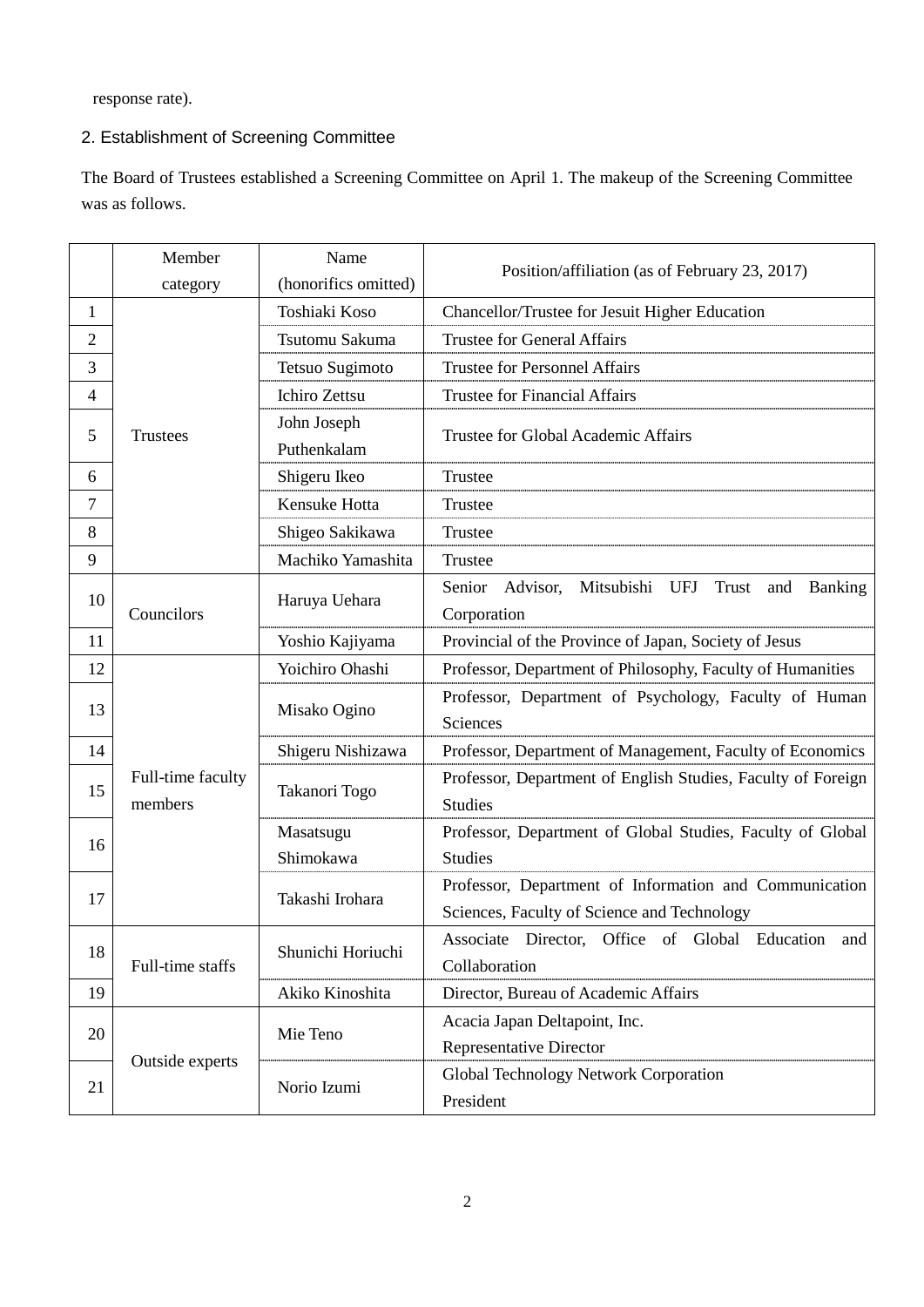## 3. Selection of Candidates by Screening Committee

#### (1) Acceptance of nominations

On April 15, University faculty and staff were asked, based on the Criteria for University President Selection, to nominate candidates; and Screening Committee members were also asked for nominees on the same day. As a result, three nominations were submitted by faculty and staff, while 28 nominations were made by Screening Committee members. The actual number of nominees (taking into account multiple nominations for some nominees) were 13.

#### (2) Selection of interviewees

- (a) The Screening Committee met on June 6 to conduct a document-based screening of the 13 nominees for the purpose of selecting those who would sit for interviews. Of the 13, six nominees received the consent of at least half the members and were selected as interviewees.
- (b) The selected interviewees were asked to prepare and submit materials outlining their career, listing their university administration experience, their main educational and research accomplishments, activities contributing to society, and membership of academic societies, as well as a letter describing their vision as candidates for the position of University President.

#### (3) Conducting of interviews

- (a) For three days in early August, the six interviewees were examined mainly by interviewers chosen from the Screening Committee members.
- (b) The results of the interviews were then drawn up in reports for each interviewee (hereinafter "interview results report") and shared with the Screening Committee as a whole.
- (4) Selection of University President candidates
	- (a) At the September 7 meeting of the Screening Committee, University President candidates were selected from the six interviewees, based on the materials and documents submitted as per (2) (b) above and on the interview results reports. Of the six interviewees, only two received the consent of at least two thirds of the Screening Committee members. These two were selected as candidates.
	- (b) "Materials for Information Data Collection of University President Candidates" were prepared describing the careers of the selected candidates and their visions as University President candidates.

#### (5) Report to Board of Trustees

The two University President candidates were reported to the Board of Trustees at its September 14 meeting.

(6) Internal announcement

The names of the two candidates were announced in the University on October 7, along with their views as University President candidates.

Videos describing the views and beliefs of the candidates were made available for viewing on the internal website of the School Corporation from October 14 to 22.